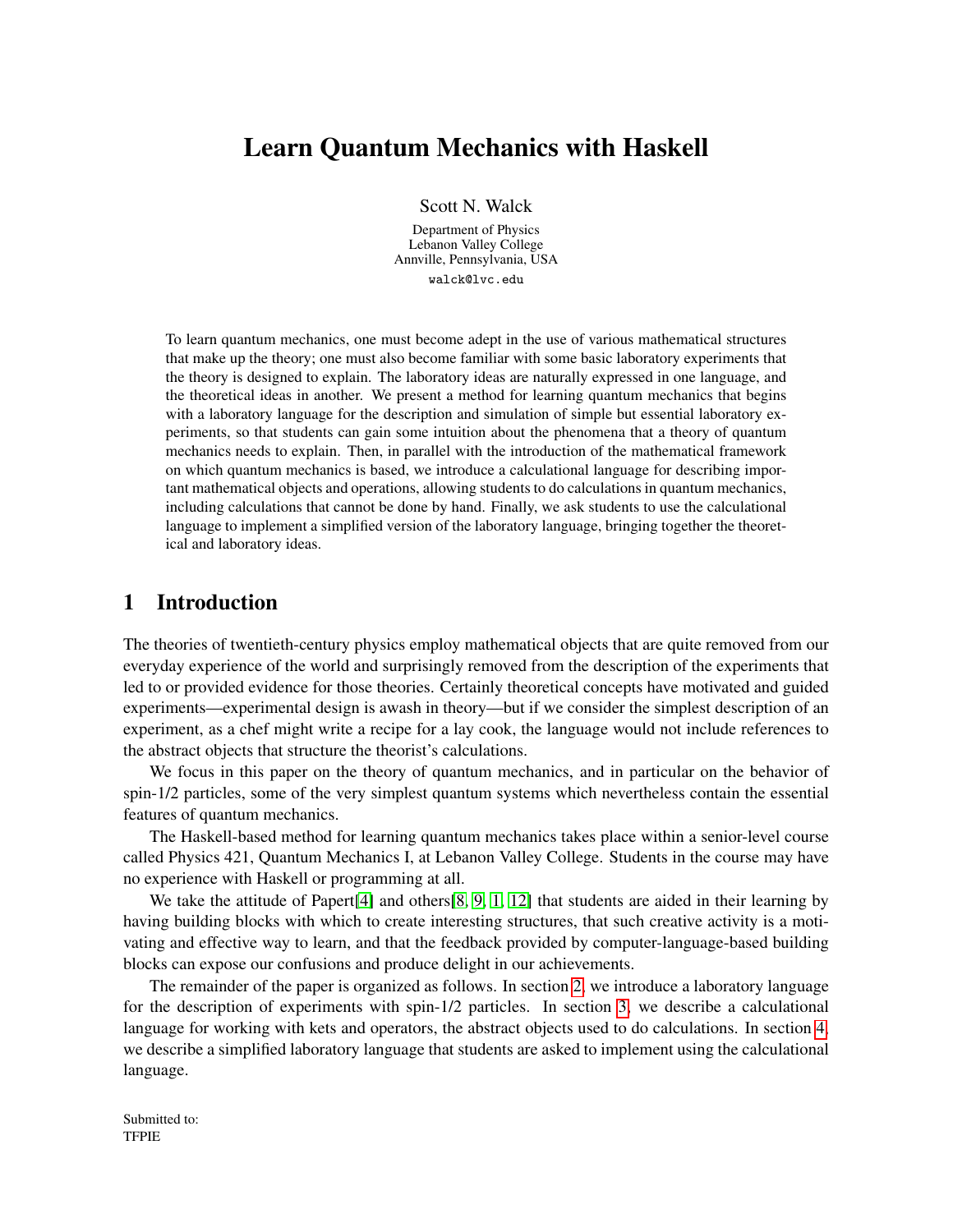

<span id="page-1-1"></span>Figure 1: The Stern-Gerlach experiment.

### <span id="page-1-0"></span>2 Laboratory Language

#### 2.1 Stern-Gerlach Experiment

The Stern-Gerlach experiment was performed by Otto Stern and Walther Gerlach in 1922, a time when the theory of quantum mechanics was being developed. The experiment demonstrates the quantization of angular momentum, which we now know comes in integer and half-integer multiples of  $\hbar$ , Planck's constant. Several modern quantum mechanics textbooks begin the subject with the Stern-Gerlach experiment.[\[7,](#page-14-4) [10,](#page-14-5) [6\]](#page-14-6) The Feynman Lectures also introduce the Stern-Gerlach experiment early in the volume on quantum mechanics.[\[2\]](#page-14-7)

A schematic of the Stern-Gerlach experiment is shown in Figure [1.](#page-1-1) Silver (Ag) atoms are heated in an oven and made into a beam by passing through small holes. Stern and Gerlach chose silver because, with a single electron in its outer shell, it mimics the magnetic behavior of an electron. The electron and the silver atom each possess a *magnetic dipole moment*, that is, they behave like tiny bar magnets in the presence of a magnetic field. Such a magnetic dipole moment will feel a torque, an urge to rotate, in the presence of a magnetic field, and will moreover feel a force if the magnetic field is *inhomogeneous*, changing from one position in space to another.

The Stern-Gerlach experiment aims to produce a force on the silver atoms with an inhomogeneous magnetic field oriented in a particular direction, say the *z* direction. The silver atoms in the beam are then expected to deflect upward or downward in the *z* direction, depending on the extent to which their magnetic dipole moments (vectors oriented along the imagined tiny bar magnets) point in the negative or positive *z* direction. Classical (pre-quantum) physics predicts that the random distribution of magnetic dipole moments coming from the oven should produce a continuous spectrum of deflection of the silver atom beam.

Instead, what is seen in the experiment is that the beam splits into two beams, and produces two spots on a detecting screen. Gerlach called this "directional quantization"[\[10\]](#page-14-5), and, since magnetic dipole moment is proportional to angular momentum, we now think of this as quantization of angular momentum. The electron and the silver atom are called spin-1/2 particles because the *z*-component of angular momentum for particles in one of the two beams is  $(1/2)\hbar$ , and that in other beam is  $-(1/2)\hbar$ . Spin-1/2 particles are particles that have two outcomes in a Stern-Gerlach experiment (as such, they are examples of quantum bits, or qubits). Although we won't talk about them in this paper, it may be helpful to know that spin-1 particles have three outcomes in a Stern-Gerlach type experiment, spin-3/2 particles have four outcomes, and so on.

Our aim is to use Stern-Gerlach technology to split beams, recombine beams, and act on single beams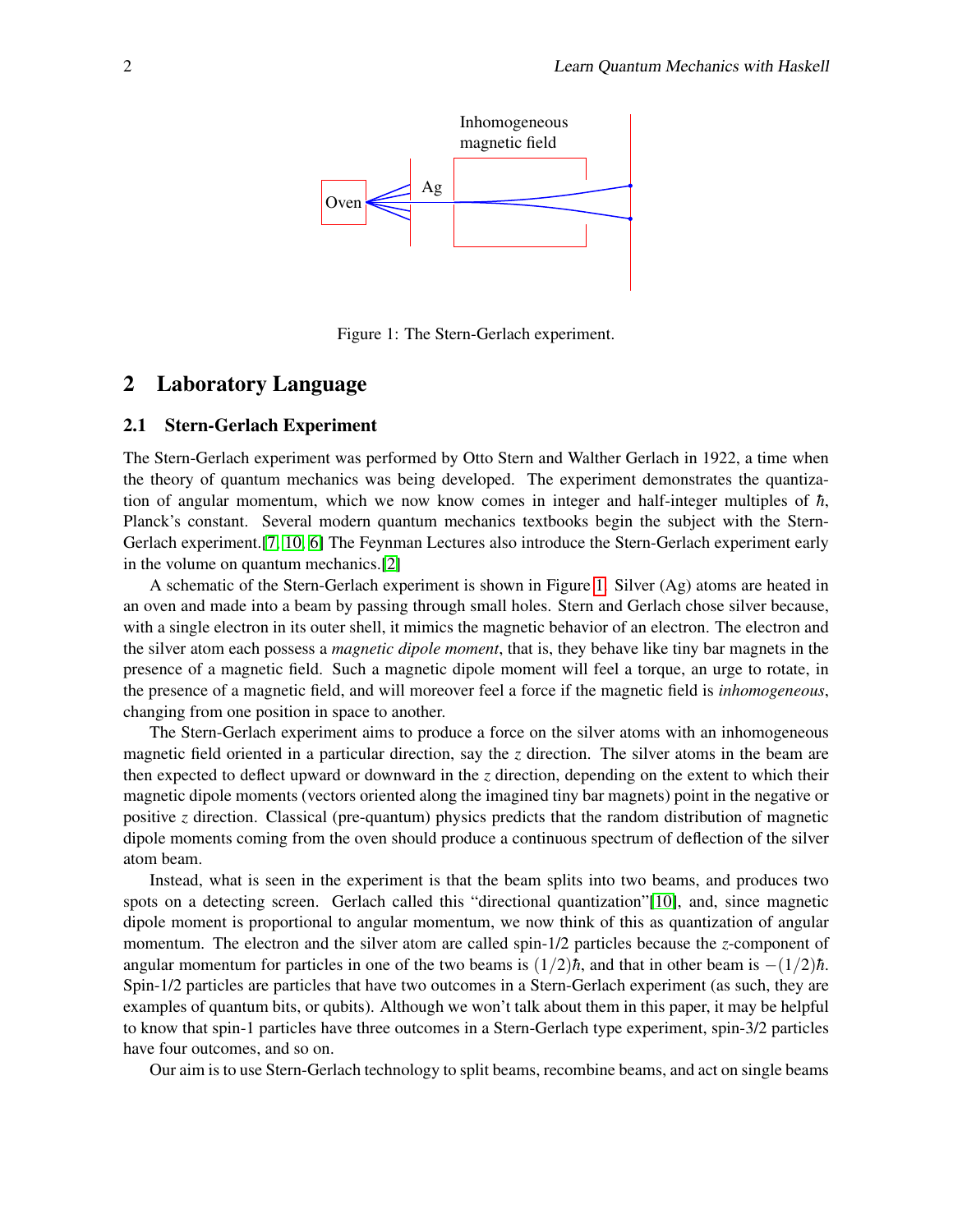```
data BeamStack
randomBeam :: BeamStack
dropBeam :: BeamStack -> BeamStack
flipBeams :: BeamStack -> BeamStack
```
<span id="page-2-0"></span>Figure 2: The BeamStack data type is a collection of beams organized into a stack. The stack consisting of a single beam coming out of an oven is called randomBeam. The function dropBeam removes the top beam from the stack. The function flipBeams interchanges the order of the top two beams on the stack.

with uniform magnetic fields. For this purpose, we now introduce the central data type in the laboratory language, the BeamStack. As in an RPN (reverse Polish notation) calculator, the data type maintains a stack of beams to be acted on in various ways. Figure [2](#page-2-0) shows BeamStack as an opaque data type. Since the primary pedagogical purpose of the laboratory language is to use it to explore what can happen in experimental setups that the user can design, the focus is not on the implementation of the BeamStack data type. Also shown in Figure [2](#page-2-0) is an initial BeamStack, called randomBeam, for the single beam coming out of the oven, and a couple of utility functions to manipulate the stack. These functions and the rest of the laboratory language are available in the module Physics.Learn.BeamStack in the *learnphysics* package[\[11\]](#page-14-8).

We can learn quite a bit more from the Stern-Gerlach experiment if we can do sequential Stern-Gerlach measurements, that is if we can take one of the outcoming beams from the inhomogeneous magnetic field and send it into another Stern-Gerlach device. For this purpose it is helpful to have a Stern-Gerlach splitter that creates two parallel beams. Such a device is shown in Figure [3\(](#page-3-0)a). The key to making the beams parallel is to put an oppositely directed inhomogeneous magnetic field immediately after the first field to deflect the beams back to parallel.

A schematic view of the SG (Stern-Gerlach) beam splitter is shown in Figure [3\(](#page-3-0)b), which is labeled with the laboratory language function splitZ. The splitZ function takes a BeamStack as input, pops the top beam off of the stack, and replaces it with two new beams. The lower beam on the right side of the splitter (the *spin-down* beam) is placed on the top of the stack. Figure [3\(](#page-3-0)c) lists functions for beam splitters in various directions.

The quantum mechanics book by Townsend[\[10\]](#page-14-5) gives a sequence of SG experiments that help to show what a theory of quantum mechanics needs to explain, or at least predict. Townsend's Experiment 1 is designed to show that although there is randomness in the measurement of spin-1/2 particles, there is not complete randomness in every measurement. In Experiment 1, shown in Figure [4,](#page-4-0) the *z*-spin-up beam of the first SG splitter goes into a second SG splitter oriented in the same direction. The results show that when a beam of *z*-spin-up particles enter a *z*-splitter, the entire beam comes out with *z*-spin-up. The intensity of 0.0 in the *z*-spin-down beam coming out of the second splitter represents a beam of no particles, or no beam at all. Part (b) of Figure [4](#page-4-0) shows the use of the laboratory language in GHCi to carry out Experiment 1. The stack is shown so that the top beam on the stack is printed last, or at the bottom of the printed list. We use the dropBeam function because we have no further use for the *z*-spin-down beam exiting the first splitter. It is not necessary to drop the beam; we could have flipped the beams instead to act with the second splitter on the beam we want while continuing to include all beams in the stack.

In Experiment 1, a combination of splitting and dropping occurs that is called *filtering*. The first splitter is used to filter the beam for particles that have spin-up in the *z* direction. The filtering operation happens often enough that it is useful to name it. Figure [5](#page-5-0) shows several filtering functions that we will use in upcoming experiments.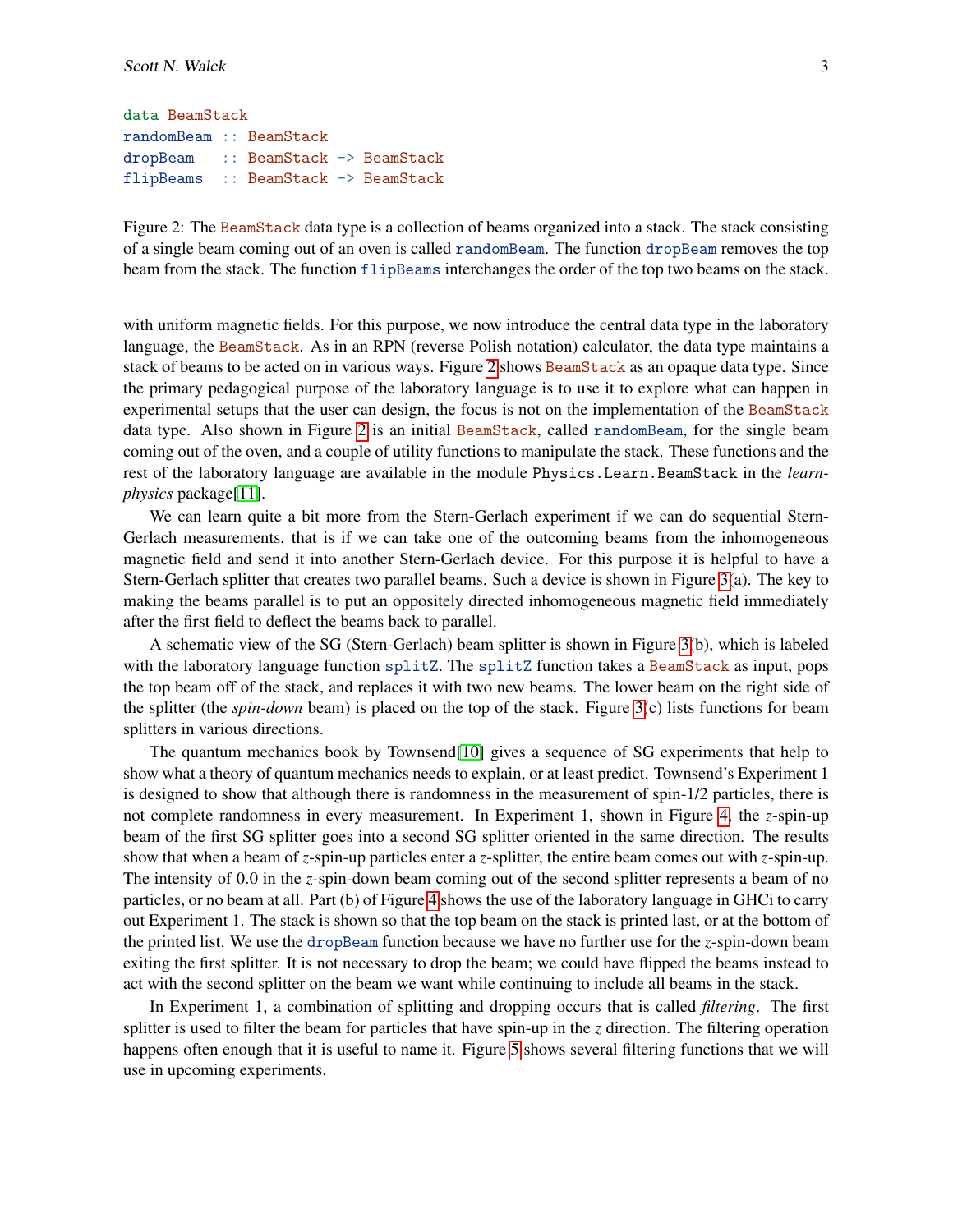

<span id="page-3-0"></span>Figure 3: The Stern-Gerlach beam splitter. (a) A Stern-Gerlach splitter oriented in the *z* direction. (b) Schematic representation of the splitter in the *z* direction, using the splitZ function from part (c) of the figure. (c) Laboratory language functions for Stern-Gerlach beam splitters oriented in the *x*, *y*, and *z* directions. The split function takes two spherical coordinates as arguments so that the splitting can be done in an arbitrary direction. These functions act on the top (most recent) beam of the stack, remove that beam from the stack, and replace it with two new beams.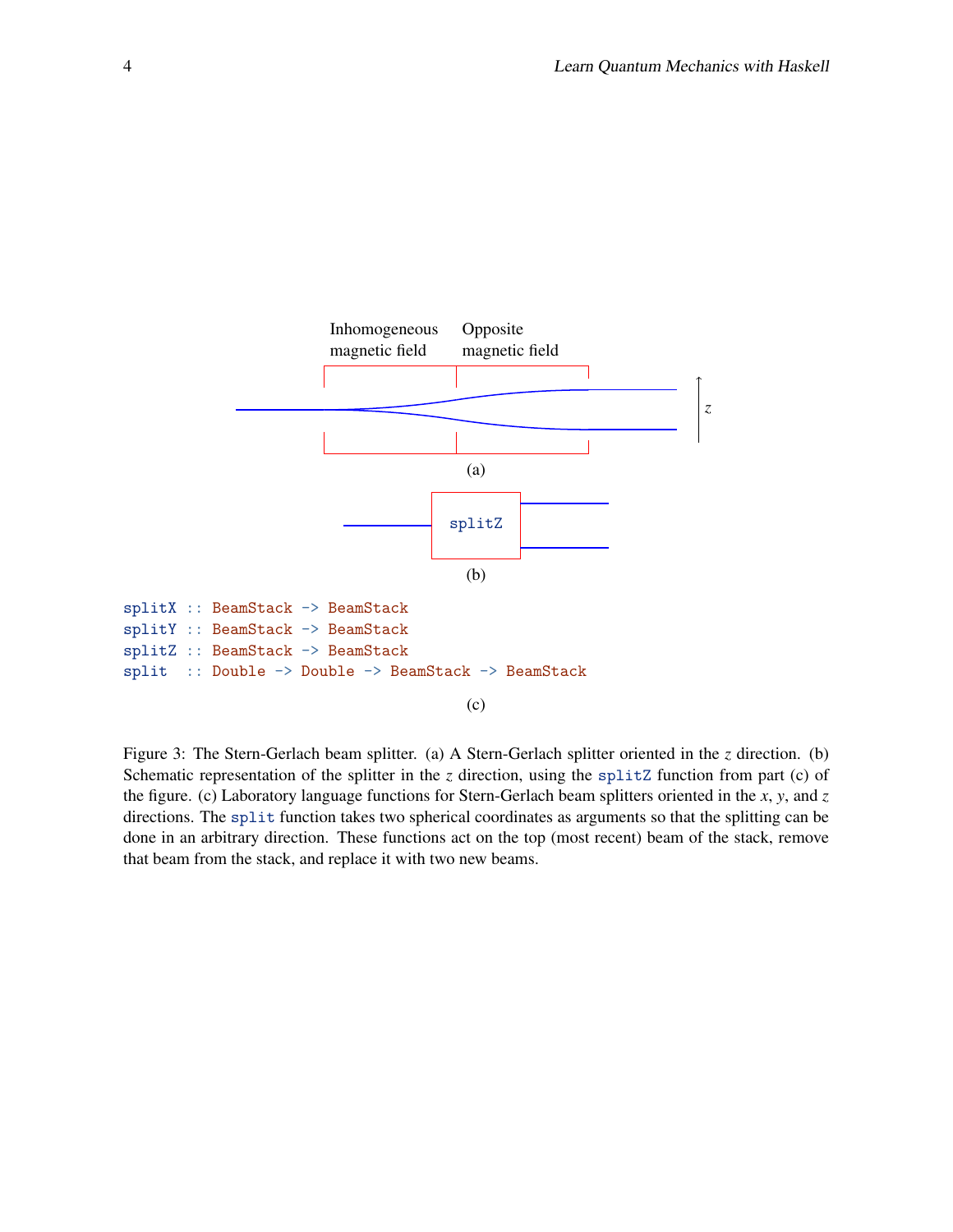

GHCi, version 7.10.2: http://www.haskell.org/ghc/ :? for help Prelude> :m Physics.Learn.BeamStack Prelude Physics.Learn.BeamStack> randomBeam Beam of intensity 1.0 Prelude Physics.Learn.BeamStack> splitZ it Beam of intensity 0.5 Beam of intensity 0.5 Prelude Physics.Learn.BeamStack> dropBeam it Beam of intensity 0.5 Prelude Physics.Learn.BeamStack> splitZ it Beam of intensity 0.5 Beam of intensity 0.0

(b)

<span id="page-4-0"></span>Figure 4: Townsend's[\[10\]](#page-14-5) Experiment 1. (a) Measuring the same thing twice in succession gives the same results. Every particle that is found to deflect in the positive  $\zeta$  direction at the first splitter also deflects in the positive *z* direction at the second splitter. We see this from the intensities. The entire intensity of 0.5 that enters the second splitter comes out with positive deflection. The intensity of 0.0 in the negatively deflected beam means that no particles are deflected in the negative *z* direction at the second splitter. (b) A GHCi transcript showing use of the laboratory language to obtain the results of Experiment 1. The beam at the top of the stack is the last beam printed and hence appears at the bottom of the list.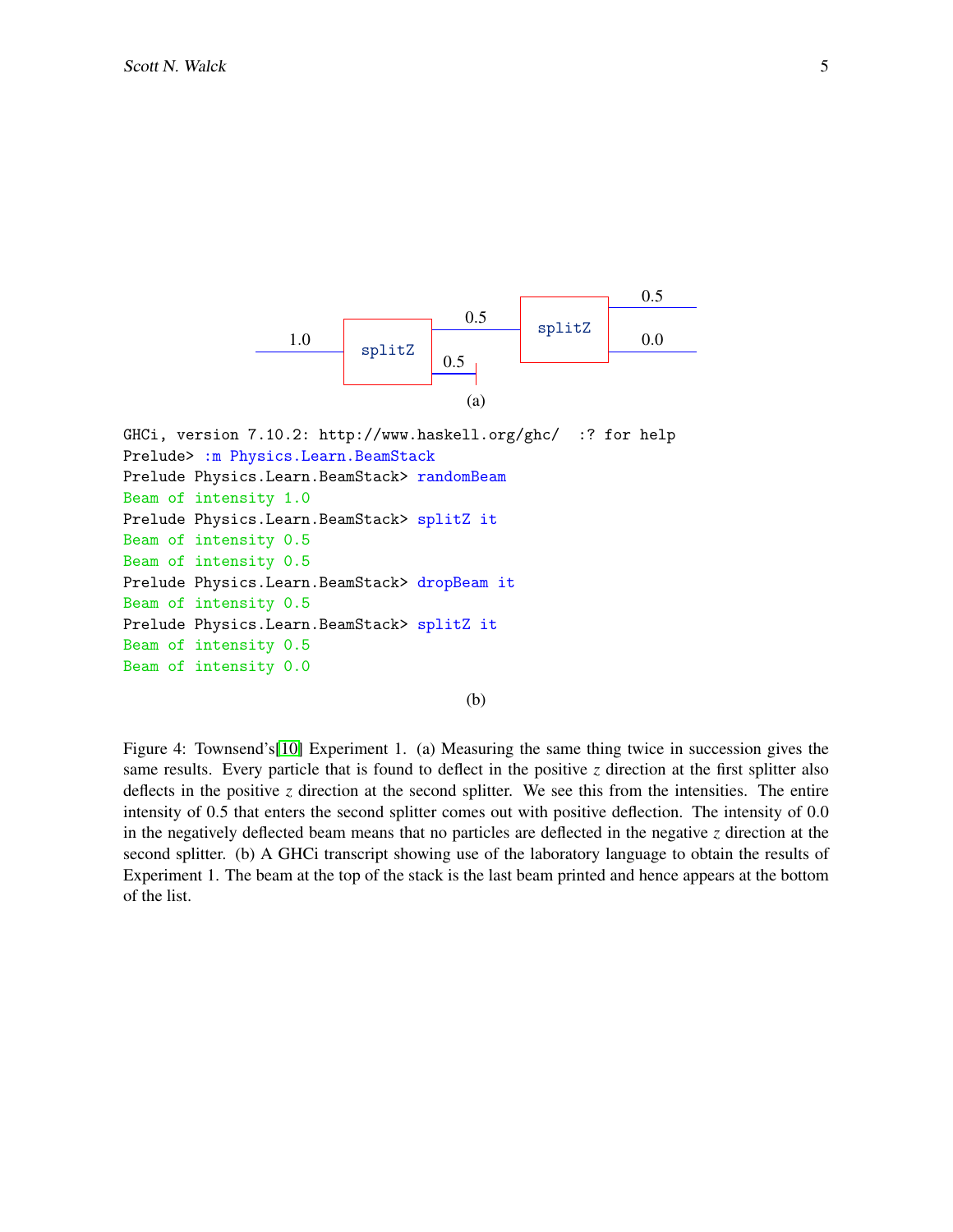```
xpFilter :: BeamStack -> BeamStack
xpFilter = dropBeam . splitX
xmFilter :: BeamStack -> BeamStack
xmFilter = dropBeam . flipBeams . splitX
zpFilter :: BeamStack -> BeamStack
zpFilter = dropBeam . splitZ
zmFilter :: BeamStack -> BeamStack
zmFilter = dropBeam . flipBeams . splitZ
```
<span id="page-5-0"></span>Figure 5: Filtering is the composition of splitting and dropping. The function xpFilter keeps only the beam that deflected in the positive *x* direction. Since the beam that deflected in the negative *x* direction is placed on the top of the stack in the split function, we merely have to drop it. The function xmFilter keeps only the beam that deflected in the negative *x* direction. Since the beam that deflected in the negative *x* direction is placed on the top of the stack in the split function, we need to flip the beams on the stack so that we drop the positive *x* beam. The functions ypFilter and ymFilter could, of course, also be defined.

In Townsend's Experiment 2, shown in Figure [6,](#page-6-0) the second *z*-splitter of Experiment 1 is replaced by an *x*-splitter. We see that an incoming beam of *z*-spin-up particles experiences a 50/50 split at the *x*-splitter.

Townsend's Experiment 3 extends Experiment 2 with a third splitter, so that the orientations of the splitters are *z* then *x* then *z*. At the output of the last splitter, we now have equal intensities of *z*-spin-up and *z*-spin-down beams. This result may be surprising or puzzling when compared with Experiment 1, in which a second *z*-splitter sends all of the particles in the direction in which they split at a previous *z*splitter. In Experiment 3, all of the particles entering the last *z*-splitter had previously split upward at the first *z*-splitter, yet now half of those entering the last *z*-splitter are splitting downward. Experiment 3 can also be viewed as inserting a filter for *x*-spin-up particles between the splitters of Experiment 1. Clearly this filter is having a significant and strange effect on the final splitting. It seems as though the particles have "forgotten" that they had previously split upwards at a *z*-splitter. This is a crucial observation that will need to be reflected in the theory.

Experiment 3 shows that the upper beam exiting the *x*-splitter will undergo a 50/50 split at the subsequent *z*-splitter. It is also the case, as can be tested with the laboratory language, that the lower beam exiting the *x*-splitter will also undergo a 50/50 split if sent into a *z*-splitter.

We can recombine two beams with the same kind of inhomogeneous magnetic fields that we used to split a beam. Figure [8](#page-8-0) shows an SG recombiner. Recombining is not as intuitive as it might seem. If the two beams that enter a recombiner did not come from a splitter in the same direction, there is no guarantee that they will bend the right way to merge them into a single beam. For example, flipping two beams before recombining will generally give different results (and often a beam intensity of zero) from simply recombining the two beams. This is something that students found quickly in their explorations.

Townsend's Experiment 4, shown in Figure [9,](#page-9-0) builds on Experiment 3 by adding an *x*-recombiner after the *x*-splitter. The surprising result here is that we recover the results of Experiment 1. The final *z*-splitter produces no *z*-spin-down particles, just as the final *z*-splitter in Experiment 1 produced no *z*-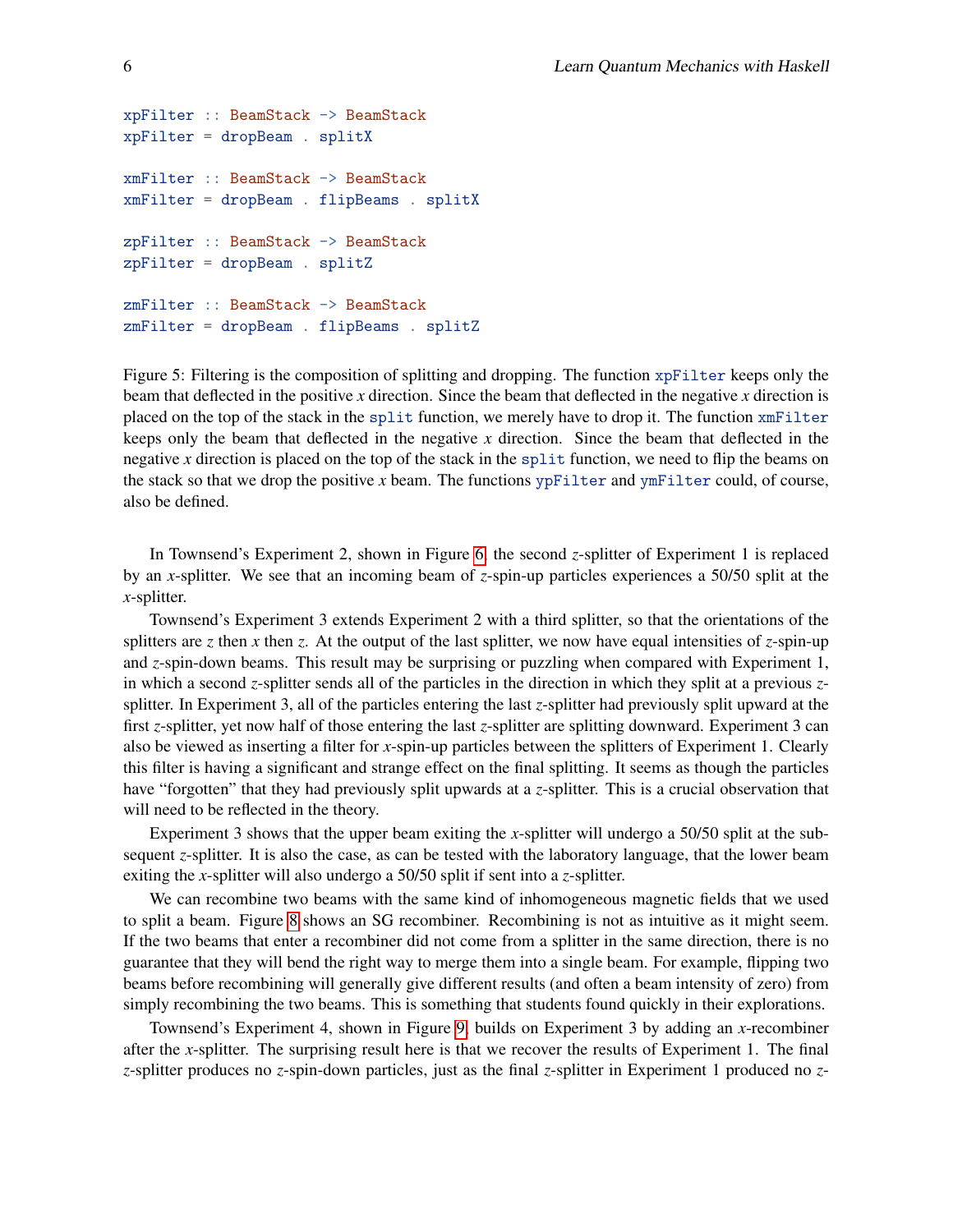

Prelude Physics.Learn.BeamStack> zpFilter randomBeam Beam of intensity 0.5 Prelude Physics.Learn.BeamStack> splitX it Beam of intensity 0.25000000000000006 Beam of intensity 0.24999999999999994

(c)

<span id="page-6-0"></span>Figure 6: Townsend's Experiment 2. (a) Schematic diagram with splitters. (b) Alternate diagram of the same experiment using a filter. (c) GHCi transcript.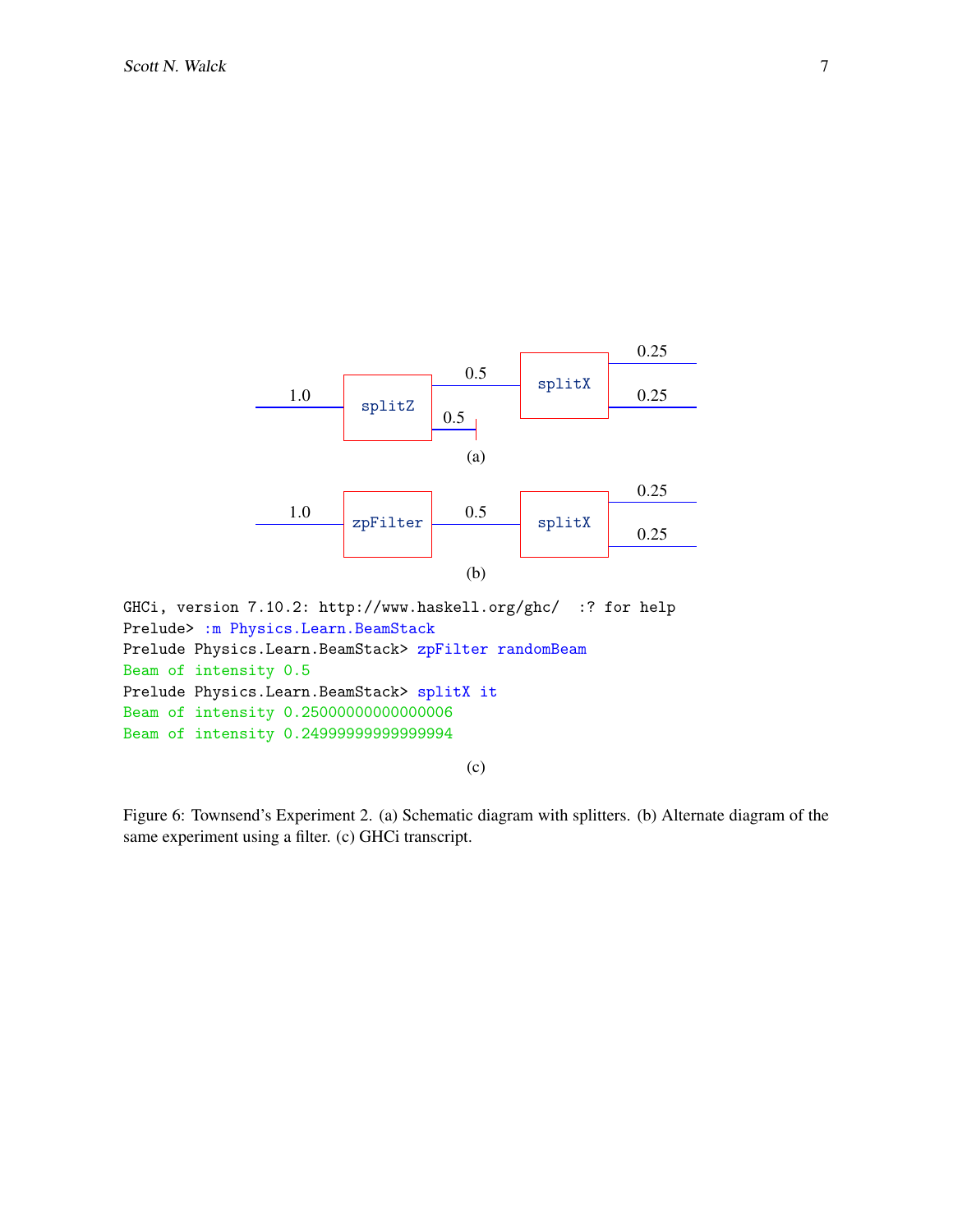

```
Beam of intensity 0.5
Beam of intensity 0.5
Prelude Physics.Learn.BeamStack> dropBeam it
Beam of intensity 0.5
Prelude Physics.Learn.BeamStack> splitX it
Beam of intensity 0.25000000000000006
Beam of intensity 0.24999999999999994
Prelude Physics.Learn.BeamStack> dropBeam it
Beam of intensity 0.25000000000000006
Prelude Physics.Learn.BeamStack> splitZ it
Beam of intensity 0.12500000000000006
Beam of intensity 0.125
```
(b)

Figure 7: Townsend's Experiment 3. Some particles split downward at the last *z*-splitter, even though all particles entering the last *z*-splitter have previously split upward at the first *z*-splitter. This tempers the results of Experiment 1, which showed that no particles would split downward at the second *z*-splitter after they had split upward at the first *z*-splitter. Reconciling Experiments 1 and 3 is an important job for the theory. (a) Schematic diagram with splitters. (b) GHCi transcript. There are many alternate ways to do this, including using filters.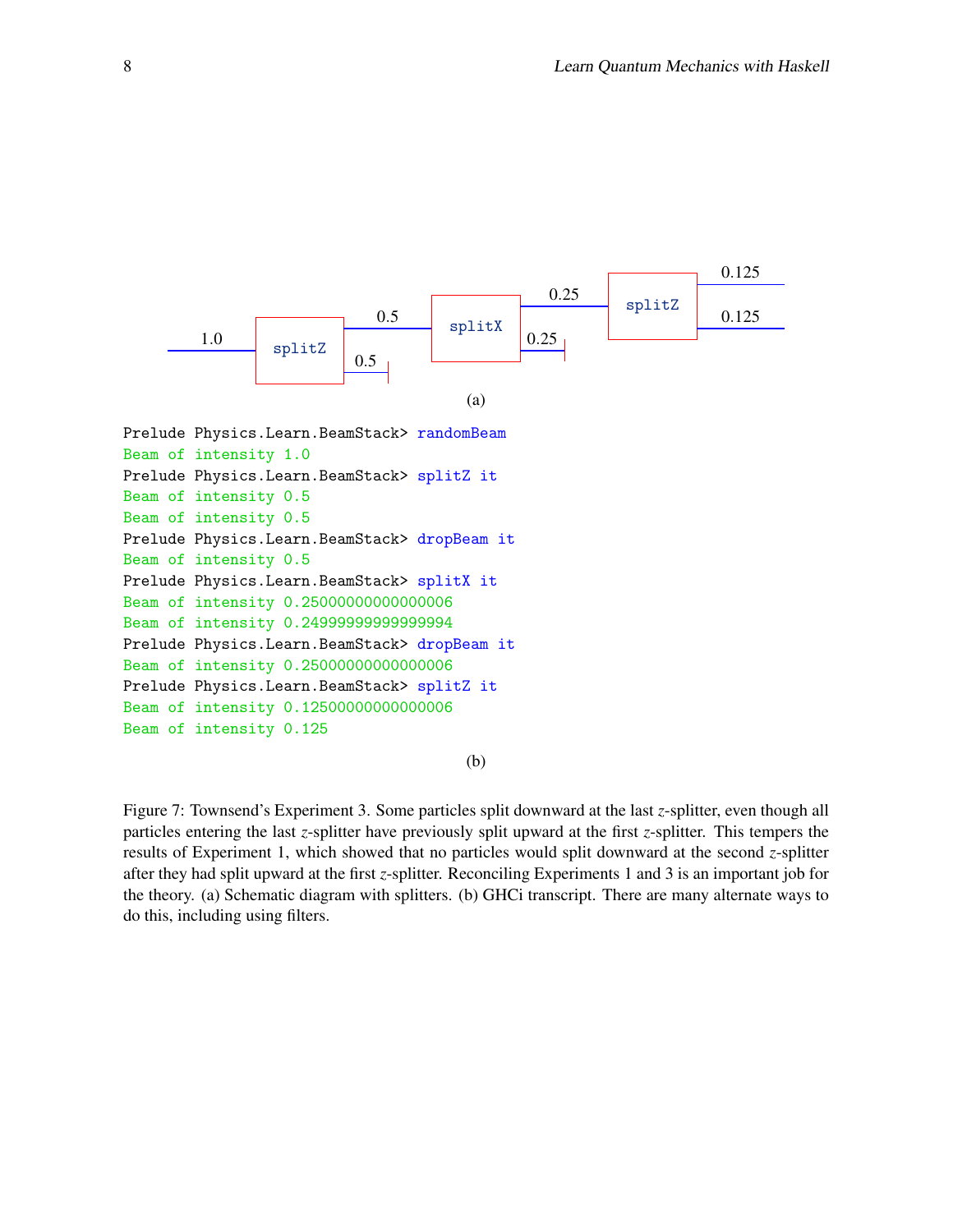

<span id="page-8-0"></span>Figure 8: The Stern-Gerlach beam recombiner. (a) A Stern-Gerlach recombiner oriented in the *z* direction. (b) Schematic representation of the recombiner in the *z* direction, using the recombineZ function from part (c) of the figure. (c) Stern-Gerlach beam recombiners oriented in the *x*, *y*, and *z* directions. The recombine function takes two spherical coordinates as arguments so that the recombining can be done in an arbitrary direction. These functions act on the top two beams of the stack, remove those beams from the stack, and replace them with a single new beam.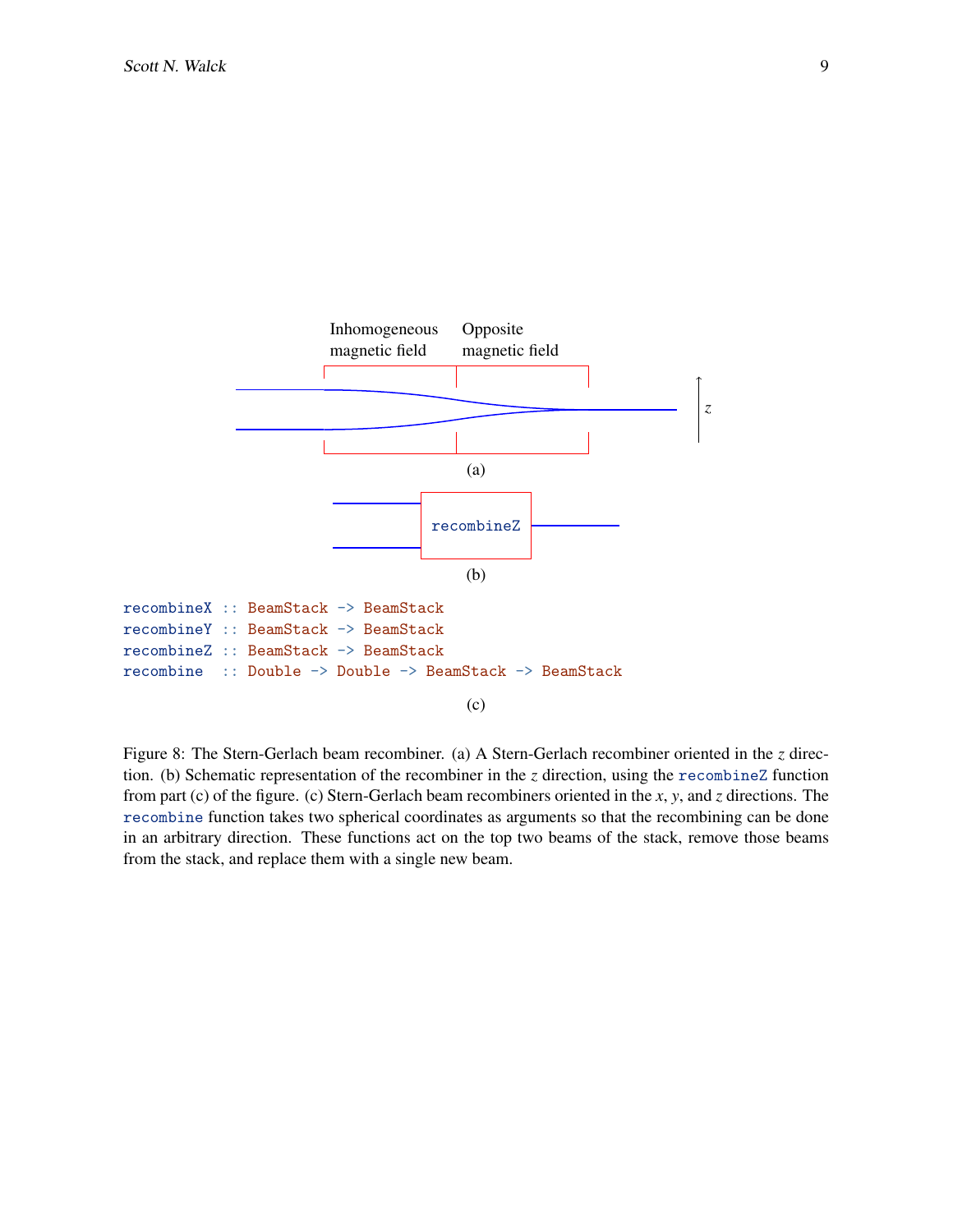

<span id="page-9-0"></span>Figure 9: Townsend's Experiment 4. One way to view this experiment is that an *x*-splitter-recombiner pair has been inserted into the apparatus of Experiment 1, and the same results are obtained as in Experiment 1. A second way to view this experiment is that two beams, each of which would produce a 50/50 split in a splitZ, are being recombined into a beam that produces a 100/0 split in a splitZ.

spin-down particles. Whereas the *x*-splitter in Experiment 3 disturbed the repeatability of the *z*-splitter results in Experiment 1, the *x*-splitter-recombiner combination in Experiment 4 does not disturb the repeatability. This is another issue that the theory will need to deal with.

Of course we can use the laboratory language to go beyond Townsend's experiments. Students can invent other configurations of splitters and recombiners and see if the results match their expectations.

The last basic building block of the laboratory language is application of a uniform magnetic field to a beam. A magnetic field can be applied in a particular direction with a certain strength for a certain amount of time. The functions to do this are as follows.

```
applyBFieldX :: Double -> BeamStack -> BeamStack
applyBFieldY :: Double -> BeamStack -> BeamStack
applyBFieldZ :: Double -> BeamStack -> BeamStack
applyBField :: Double -> Double -> Double -> BeamStack -> BeamStack
```
These functions apply a uniform magnetic field to the top beam of the stack. In the function applyBFieldX, the Double argument is an angle in radians that represents a combination of the strength of the applied magnetic field and the duration over which it is applied. The applyBField function takes two spherical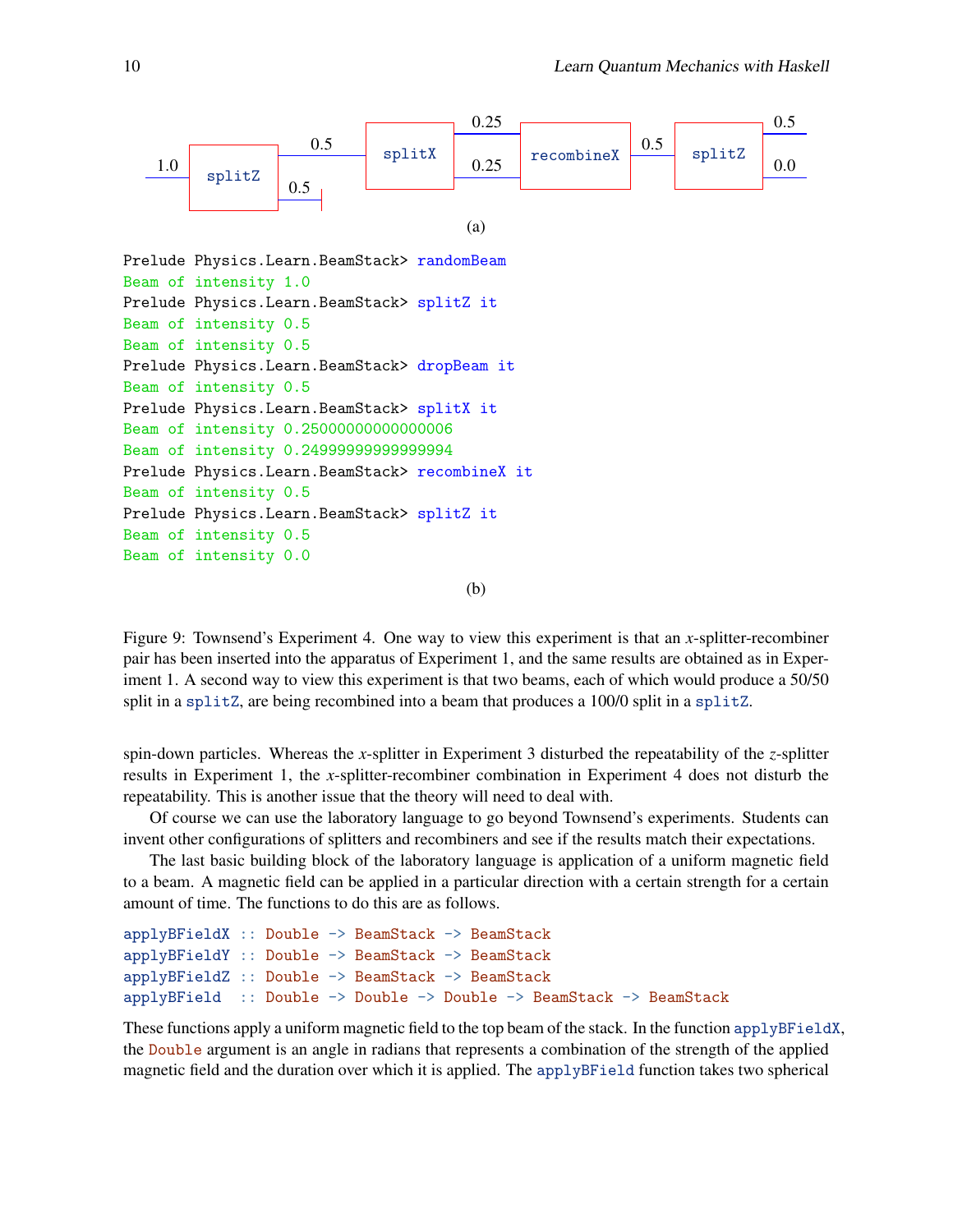coordinates as arguments to represent the direction of the applied magnetic field, and a third numerical argument to represent the combination of magnetic field strength and time over which the field is applied.

Here are some example puzzles for students to work on as they explore the laboratory language.

- First, find a sequence of two filters such that no particles exit the second filter (no particles is the same as a beam of zero intensity). Now, is it possible to find a third filter to place between the first two, such that particles now flow from the last filter? If this is possible, we may need to adjust our intuition about what a filter is.
- Can you find a direction and duration for a uniform magnetic field to act on a beam exiting a zpFilter so that the entire beam intensity will make it through an xpFilter? Does this suggest a way to think about what a uniform magnetic field does?
- In Townsend's Experiment 4, suppose we apply a uniform magnetic field in the *x* direction to the lower beam between the *x*-splitter and *x*-recombiner. If the duration of application of the magnetic field is zero, the results will match that of Experiment 4. What is the next shortest duration when the results match again? Is the answer surprising?

Students seemed happy to play with the laboratory language, and some came up with interesting situations. I gave almost no instruction on how to use GHCi or Haskell, yet students seemed to make good progress. That function application takes precedence over operations such as division was not intuitive for my students. Most surprising to me was that while students asked questions about a variety of issues, no one sought clarification about why they were getting errors from the compiler. They just tried different things until something worked. I learned that I need to be proactive about explaining error messages.

## <span id="page-10-0"></span>3 Calculational Language

## 3.1 Postulates of Quantum Mechanics

A summary of the rules of quantum mechanics can be given in the form of a set of postulates.

Vector Space Postulate: Associated with each quantum system there is a complex inner product space *V*.

State Postulate: The *state* of the quantum system is described by a vector in *V*. The zero vector does not describe any state. Two vectors that are multiples of one another describe the same state.

Observable Postulate: An *observable* is described by a Hermitian linear operator on *V*.

**Evolution Postulate:** In the absence of intervention, a state vector  $|\psi(t)\rangle$  evolves according to the Schrödinger equation,

$$
i\hbar \frac{d}{dt} |\psi(t)\rangle = \hat{H} |\psi(t)\rangle,
$$

where  $\hat{H}$  is a special observable called the *Hamiltonian*.

Composition Postulate: Suppose that quantum system 1 is associated with complex inner product space  $V_1$  and that quantum system 2 is associated with complex inner product space  $V_2$ . The quantum system composed of both system 1 and system 2 is associated with complex inner product space  $V_1 \otimes V_2$ , the tensor product of spaces  $V_1$  and  $V_2$ .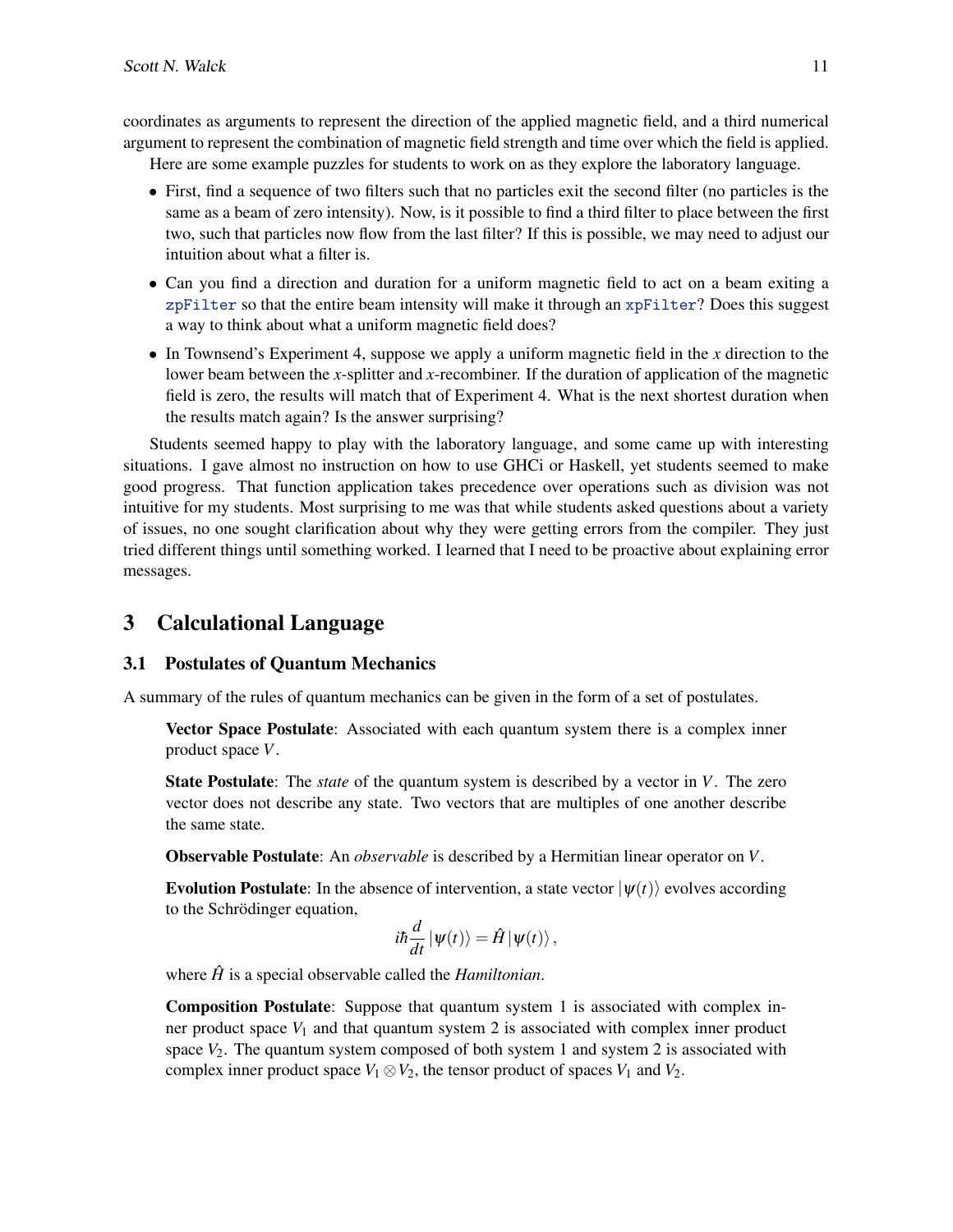```
data Ket
xp : : Ket |x_+\rangle = \frac{1}{\sqrt{2}}\frac{1}{2}|z_+\rangle+\frac{1}{\sqrt{2}}2
|z−i
xm :: Ket |x_-\rangle = \frac{1}{\sqrt{2}}\frac{1}{2}|z_+\rangle-\frac{1}{\sqrt{2}}2
|z−i
\langle y_+ \rangle = \frac{1}{\sqrt{2}}\frac{1}{2}|z_{+}\rangle + \frac{i}{\sqrt{2}}2
|z−i
\ket{y_-} = \frac{1}{\sqrt{2}}\frac{1}{2}|z_{+}\rangle-\frac{i}{\sqrt{2}}2
|z−i
zp :: Ket |z_{+}\ranglezm :: Ket |z−
\text{p } \text{ input } \Rightarrow \text{ Double} \Rightarrow \text{ Ket} \quad |n_+(\theta, \phi)\rangle = \text{cos} \frac{\theta}{2} |z_+\rangle + e^{i\phi} \sin \frac{\theta}{2} |z_-\rangle\texttt{mm} :: Double -> Double -> Ket |n_{-}(\theta,\phi)\rangle = \sin\frac{\theta}{2}|z_{+}\rangle - e^{i\phi}\cos\frac{\theta}{2}|z_{-}\rangle
```
<span id="page-11-0"></span>Figure 10: Kets for spin-1/2 particles.

#### Measurement Postulate:

- 1. The possible outcomes of a measurement of an observable  $\hat{A}$  are the *eigenvalues* of  $\hat{A}$ .
- 2. The probability of obtaining outcome *a* in a measurement of  $\hat{A}$  is given by  $\langle \psi | \hat{P}_a | \psi \rangle$ , where  $|\psi\rangle$  is the normalized state of the system prior to measurement, and  $\hat{P}_a$  is the projection operator associated with outcome *a*.

**Projection Postulate:** Measuring a system changes its state. If  $|\psi\rangle$  is the state of a system prior to a measurement then  $\hat{P}_a|\psi\rangle$  is the state of the system after the measurement, where  $a$ is the measured value of the observable.

The Vector Space Postulate says that for each system we might want to study and describe with quantum mechanics, we need a complex vector space of a certain dimension, which could be finite or infinite. We call this vector space a complex inner product space because we need to be able to take the inner product of vectors.

The State Postulate claims that vectors in this complex inner product space describe states of the quantum system. In the case of a spin-1/2 particle, a vector can describe the state of the particle as it exits a Stern-Gerlach splitter, for example. Paul Dirac created a notation based on the inner product, or bracket  $\langle \phi | \psi \rangle$ , calling  $\langle \phi | \phi \rangle$  a ket. The bra vector is dual to the ket vector. Jerzy Karczmarczuk gave an early implementation of kets in Haskell.[\[3\]](#page-14-9) Figure [10](#page-11-0) shows ket vectors for spin-1/2 particles. The calculational language is available in the module Physics.Learn.Ket in the *learn-physics* package[\[11\]](#page-14-8).

The Observable Postulate says that physical quantities such as position, momentum, angular momentum, and energy are represented by linear operators in quantum mechanics. For a spin-1/2 particle, the observables of interest are components of angular momentum in various directions. We denote by *Sx*, *Sy*, and  $S_z$  the *x*-, *y*-, and *z*-components of spin angular momentum. The Pauli operators  $\sigma_x$ ,  $\sigma_y$ , and  $\sigma_z$  are then defined by  $S_x = \frac{\hbar}{2}\sigma_x$ ,  $S_y = \frac{\hbar}{2}\sigma_y$ , and  $S_z = \frac{\hbar}{2}\sigma_z$ . These Pauli operators are implemented as sx, sy, and sz in Figure [11.](#page-12-1)

In addition to kets, bras, and operators, the calculational language has a generic multiplication and an adjoint operation. These are shown in Figure [12.](#page-12-2)

The Evolution Postulate governs how the state ket of a system changes over time. The state ket satisfies the *Schrödinger equation*, in which a Hamiltonian operator  $\hat{H}$  must be specified to describe the system and its interaction with the environment. The calculational language provides a function

timeEv :: Double -> Operator -> Ket -> Ket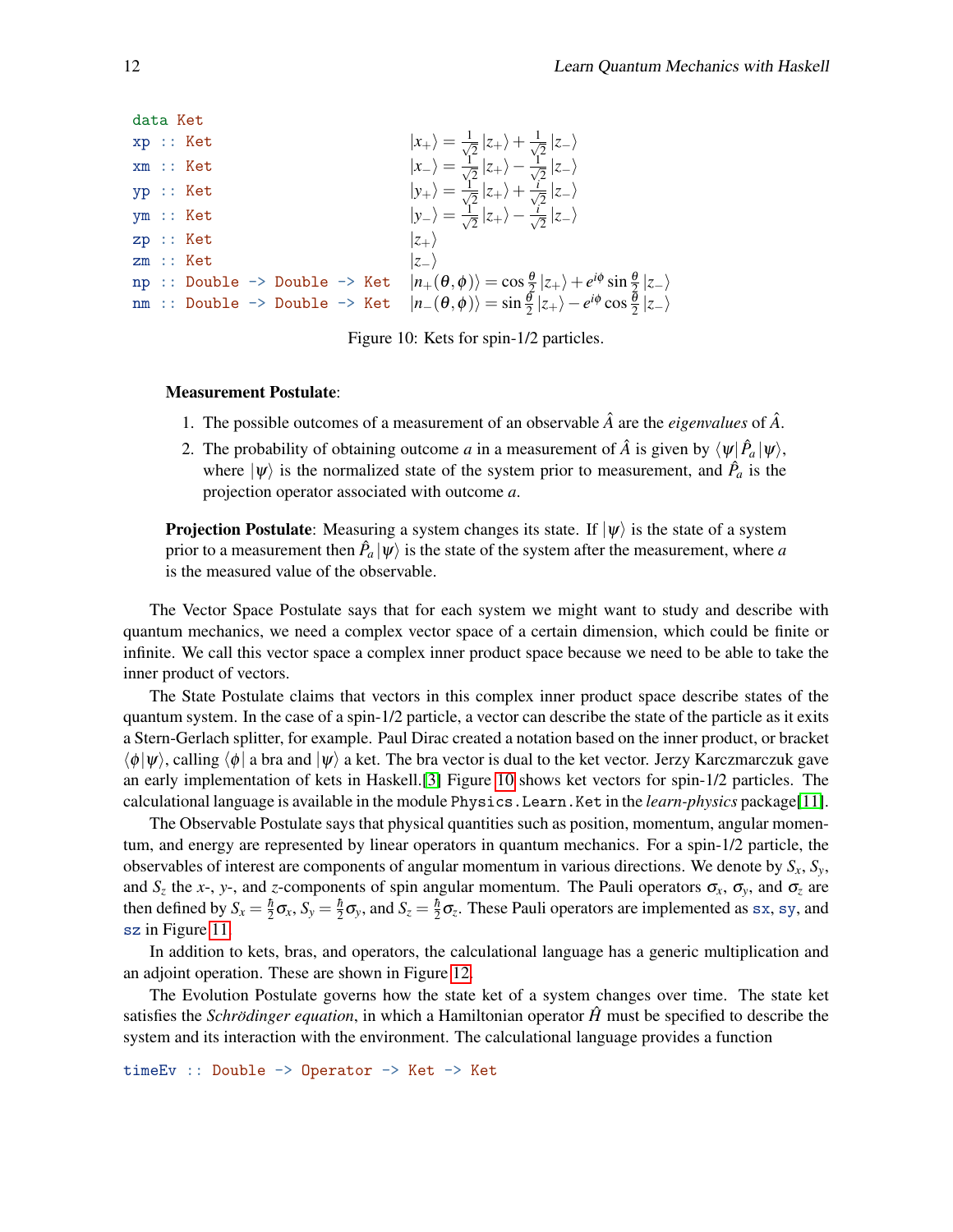| data Operator                                              |                                                                                                                                                           |
|------------------------------------------------------------|-----------------------------------------------------------------------------------------------------------------------------------------------------------|
| $sx ::$ Operator                                           | $ x_{+}\rangle\langle x_{+}  -  x_{-}\rangle\langle x_{-} $                                                                                               |
| $sy ::$ Operator                                           | $ y_{+}\rangle\langle y_{+} - y_{-}\rangle\langle y_{-} $                                                                                                 |
| $sz ::$ Operator                                           | $ z_{+}\rangle\langle z_{+} - z_{-}\rangle\langle z_{-} $                                                                                                 |
| $sn$ :: Double $\rightarrow$ Double $\rightarrow$ Operator | $\left n_{+}(\theta,\phi)\right\rangle\left\langle n_{+}(\theta,\phi)\right -\left n_{-}(\theta,\phi)\right\rangle\left\langle n_{-}(\theta,\phi)\right $ |

<span id="page-12-1"></span>Figure 11: Operators for spin-1/2 particles.

| Term                                              | Type           | Notation                          |
|---------------------------------------------------|----------------|-----------------------------------|
| xp                                                | Ket            | $ x_{+}\rangle$                   |
| dagger ym                                         | Bra            | $\langle y_- $                    |
| dagger ym <> xp                                   | Complex Double | $\langle y_- x_+\rangle$          |
| yp <> dagger ym                                   | Operator       | $ y_{+}\rangle\langle y_{-} $     |
| $sx \Leftrightarrow yp$                           | Ket            | $\sigma_{x} y_{+}\rangle$         |
| dagger $zm \Leftrightarrow sy \Leftrightarrow yp$ | Complex Double | $\langle z_- \sigma_y y_+\rangle$ |

<span id="page-12-2"></span>Figure 12: Examples of constructions with kets, bras, and operators. The third line is an inner product. The fourth line is an outer product. The function dagger is an adjoint operation that turns kets into bras, bras into kets, operators into (adjoint) operators, and complex numbers into their complex conjugates. The generic multiplication <> is used for scalar products, inner products, outer products, operators products, and wherever it makes sense.

to numerically solve the Schrödinger equation, using an algorithm from *Numerical Recipes*[\[5\]](#page-14-10). This function takes a time step, a Hamiltonian operator, and the current state ket, and returns the state ket advanced by the time step.

The Measurement Postulate gives rules for obtaining the possible outcomes of a measurement and the probability of each possible outcome. While projection operators are an elegant way to state this rule in general, there are many situations in which a measurement result is associated with an *outcome ket*  $|\phi\rangle$ . In these simplified situations, the probability of the outcome is given by the square of the magnitude of the inner product of the outcome ket with the state ket  $|\psi\rangle$ .

$$
P = |\langle \phi | \psi \rangle|^2
$$

In the calculational language, we would express this as follows.

```
magnitude (dagger phi <> psi) ** 2
```
Here, phi and psi are kets, dagger phi is a bra vector, and <> is the generic multiplication used for scalar multiplication, inner product (the case here), and outer product.

## <span id="page-12-0"></span>4 Simplified Laboratory Language

Having used the calculational language to solve problems, make predictions, and do animations, we would now like to use it to implement the laboratory language that we started with. However, the laboratory language that we started with requires one important feature that we have not included in the calculational language, a feature that I do not typically cover in a one-semester course on quantum mechanics. What is missing is the idea of a density matrix, which is a more general way of describing the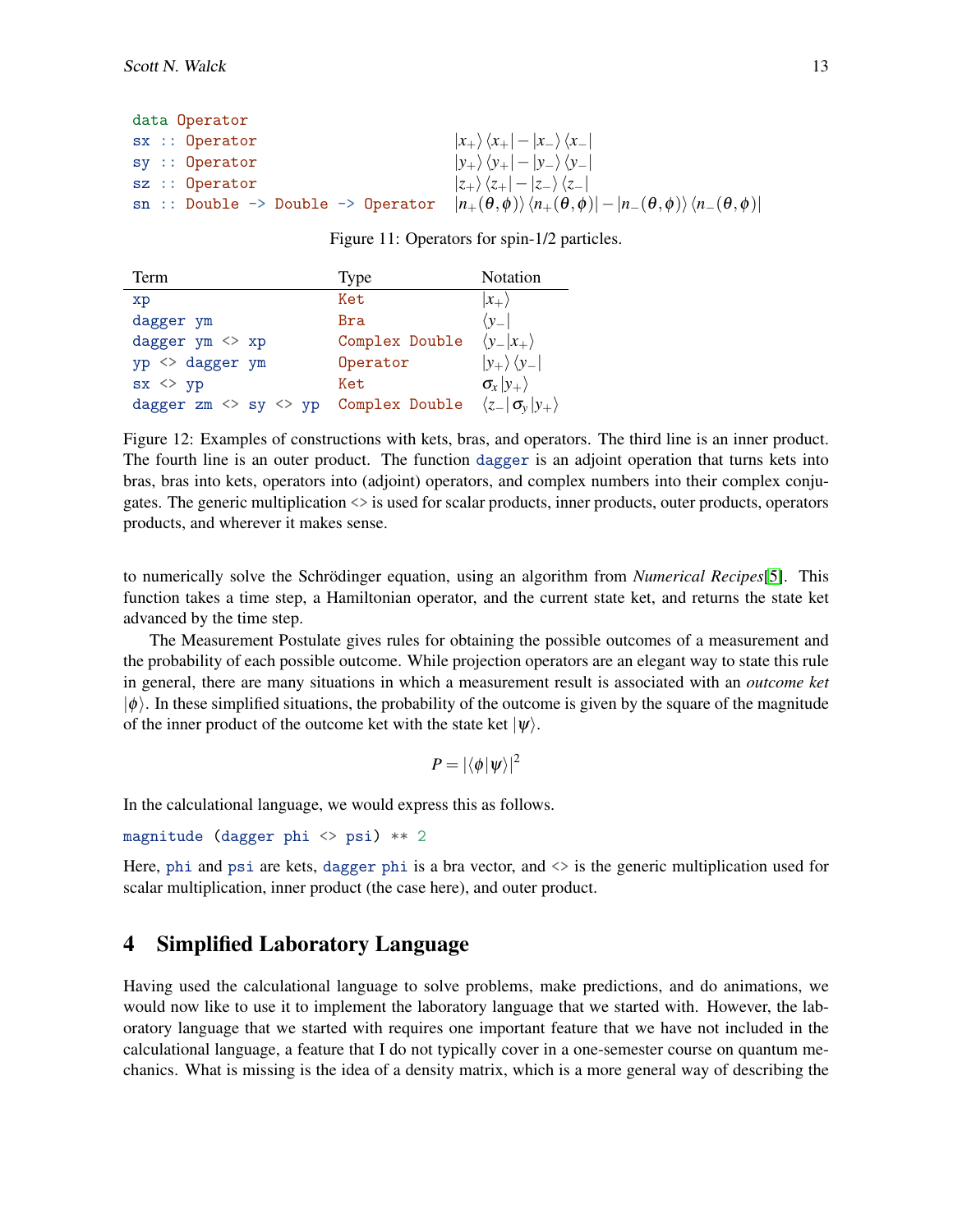```
data Beam
xpBeam :: Beam
xmBeam :: Beam
ypBeam :: Beam
ymBeam :: Beam
zpBeam :: Beam
zmBeam :: Beam
split :: Double \rightarrow Double \rightarrow Beam \rightarrow (Beam, Beam)
splitX :: Beam \rightarrow (Beam, Beam)splitY :: Beam \rightarrow (Beam, Beam)
splitZ :: Beam -> (Beam, Beam)
xpFilter :: Beam -> Beam
xmFilter :: Beam -> Beam
zpFilter :: Beam -> Beam
zmFilter :: Beam -> Beam
recombine :: Double \rightarrow Double \rightarrow (Beam, Beam) \rightarrow Beam
recombineX :: (Beam,Beam) -> Beam
recombineY :: (Beam,Beam) -> Beam
recombineZ :: (Beam,Beam) -> Beam
applyBField :: Double -> Double -> Double -> Beam -> Beam
applyBFieldX :: Double -> Beam -> Beam
applyBFieldY :: Double -> Beam -> Beam
applyBFieldZ :: Double -> Beam -> Beam
intensity :: Beam -> Double
```
<span id="page-13-1"></span>Figure 13: Simplified version of the laboratory language. The goal is for a student to implement the Beam data type and the listed functions in terms of the calculational language.

state of a physical system. The only purpose to which the density matrix is put in the laboratory language is the description of the randomBeam coming out of the oven.

Our simplified laboratory language will constrain itself to beams that have already come out of some SG apparatus. There is a great simplification in this constraint, in that our central data type can now be Beam, rather than BeamStack. The functions in Figure [13](#page-13-1) are those that students are asked to implement. In terms of the Beam data type, their type signatures are clearer and more meaningful than the corresponding functions for working with a BeamStack.

Up to this point, students have not really been programming. They have been using GHCi as a fancy calculator. Very little needed to be explained in term of language syntax and semantics. At this point, some time needs to be spent on basic language issues in order for students to be able to write function definitions for the functions in Figure [13.](#page-13-1) Exactly how much time to spend and what to introduce when is still a work in progress.

## References

<span id="page-13-0"></span>[1] Fernando Alegre & Juana Moreno: *Haskell in Middle and High School Mathematics*. Submission to TFPIE 2015.